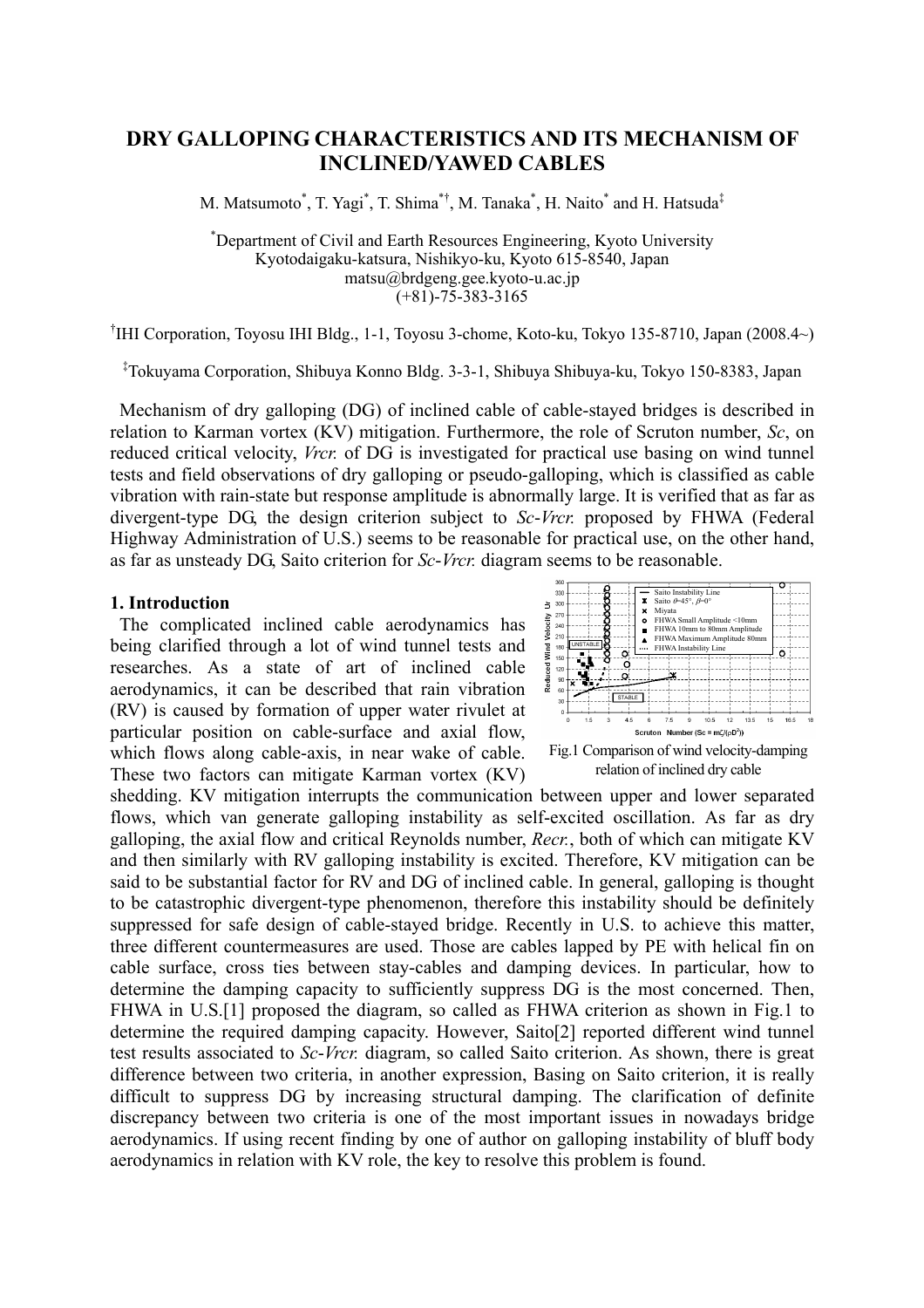### **2. Galloping Generation Mechanism**

 Nakamura[3] pointed out that the galloping generation-mechanism is interruption of communication between upper and lower separated flows. Because communication of two separated flows can make pressure difference on upper and lower surfaces of cylinder zero. This interrupting communication between two separated flows can be accomplished by following three cases. (1) a long downstream splitter plate, (2) vanishing effect of wake undulation at low wind velocity related with LSG and (3) critical geometry at high wind velocity which can produce a reattachment-type pressure distribution caused by separated-flow/edge interaction related with HSG. Taking into account that KV would be produced by communication of upper and lower separated flows, in another expression, KV shedding should promote the communication between two separated flows, therefore, the interruption of this communication between two separated flows should be identical to the interruption of KV shedding.

### **3. Divergent-type Galloping and Unsteady Galloping**

 Galloping can be classified into two different types, those are divergent-type galloping and unsteady galloping. Former one corresponds conventionally well known galloping, and its response characteristics can be explained by quasi-steady theory. If KV is sufficiently and in stationary suppressed, separated flow is released from the control of KV, then separated flow is so sensitive against external disturbance or stimulation, such as body motion, fluctuating coming-flow, applied sound and so on. Therefore, the mechanism of divergent-type galloping is appearance of motion induced-flow field which is released from KV influence. During downward motion of cable, down-side flow approaches to cable surface, on the contrary, upper flow leaves from cable surface. Thus down lift can be generated and self-excited vibration appears. The generation mechanism from the point of flow field, this galloping mechanism is substantially identical with the one of low-speed-galloping of bluff body with splitter plate studied by Nakamura.[4] On the other hand, as far as unsteady galloping, if KV mitigation is not sufficient nor stationary, cross flow response shows unsteady response with non-stationary amplitude. When KV is mitigated, response amplitude becomes large, on the contrary when KV sheds, amplitude becomes small. To confirm these characteristics a perforated splitter plate (PSP) is installed in wake center of non-yawed  $(\beta=0^{\circ})$  circular cylinder, cross flow response varies with change of perforation ratio (PR) of splitter plate as shown in Fig.2. PSP can mitigate in stationary KV shedding, stationary galloping with steady amplitude is generated. As decreasing PR, galloping instability becomes more unstable. As



Fig.2 Velocity – Amplitude diagrams with various perforated splitter plate  $(\beta=0^{\circ}, D=50$ mm, in smooth flow)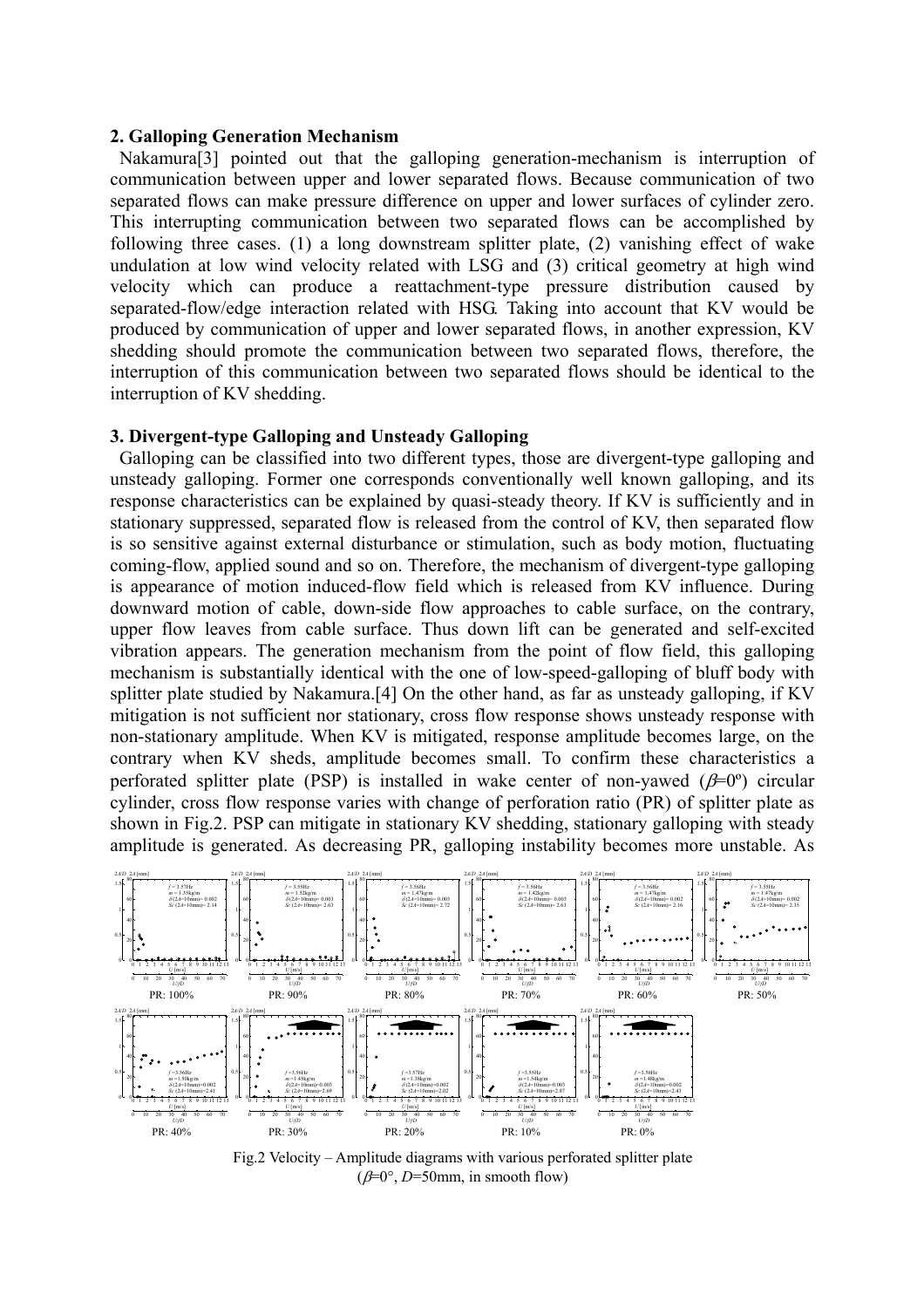show, it should be noted that the maximum amplitude of vortex-induced vibration near resonant reduced velocity, *Vr*=1/*St*, becomes large as decrease of PR because of more mitigation of KV shedding. On the contrary, as far as unsteady galloping of yawed cable with smooth surface can be observed by wind tunnel test as shown in



Fig.3. As shown, KV shedding is unsteadily mitigated by axial flow and response amplitude varies according to the intensity of KV shedding.

## **4. Wind tunnel tests in terms of Scruton number** *Sc* **vs. reduced critical velocity** *Vrcr.* **of galloping characteristics of yawed cable with** β**=45º**

 Under three different cable-surface conditions, those are smooth surface, with axial protuberances, helical fins and with rings, free vibration tests were carried out in smooth flow. Suitable size windows are holed on both wind tunnel walls were installed to promote axial flow in near wake. The measured cross-flow response shows unsteady galloping with unsteady amplitude. Corresponding variation of KV shedding, amplitude varies with fairly good correlation as shown in Fig.3. If typical divergent-type galloping is not observed, the reduced critical velocity is determined as the lowest reduced velocity where double amplitude is reaches to 40 % of diameter, *D*, it means 0.4*D*. If Scruton number is enough small such as 1.22, divergent-type galloping was observed, but majority results indicate unsteady galloping under larger *Sc* than about 20. Some test results, associated with *Sc*-*Vrcr.* are indicated in Fig.4. Furthermore, by use of test result in terms of Scanlan derivative  $H_1^*$  obtained by forced vibration, *Sc*-*Vrcr.* characteristics are obtained as shown in Fig.4. As shown, test results obtained from free-vibration tests and forced vibration tests shows fairly well good agreement

with Saito criterion. As a matter of fact, wind tunnel data obtained by Saito using proto-type cables with 150mm diameter and approximately 10m length in large-scale wind tunnel, is also associated to not divergent-type galloping but unsteady galloping. Saito describes to author's inquiry that the determination of *Vrcr.* is also threshold velocity crossing 40% p-p amplitude. Thus it can be concluded that Saito criterion in *Sc*-*Vrcr.* should correspond unsteady galloping.



### **5.** *Sc***-***Vrcr.* **characteristics for observed for proto-type inclined stay-cables in the field**

 Recently, some DG phenomena, including violent cable vibration under precipitation, have been observed in Japan. Typical DG occurred recently in Japan under without rain state. This cable-stayed bridge has curved bridge girder, therefore the longest stay cables are stayed directly on the ground. One longest cable showed violent vibration as shown in Fig.5, whose p-p amplitude is over than 1.5m, then hit the girder. Bridge girder, handrail and stay cable are seriously damaged. Four cases, in which one case of four is large scale cable elastic model with 30m length in the field, structural dynamics and climate conditions were comparatively